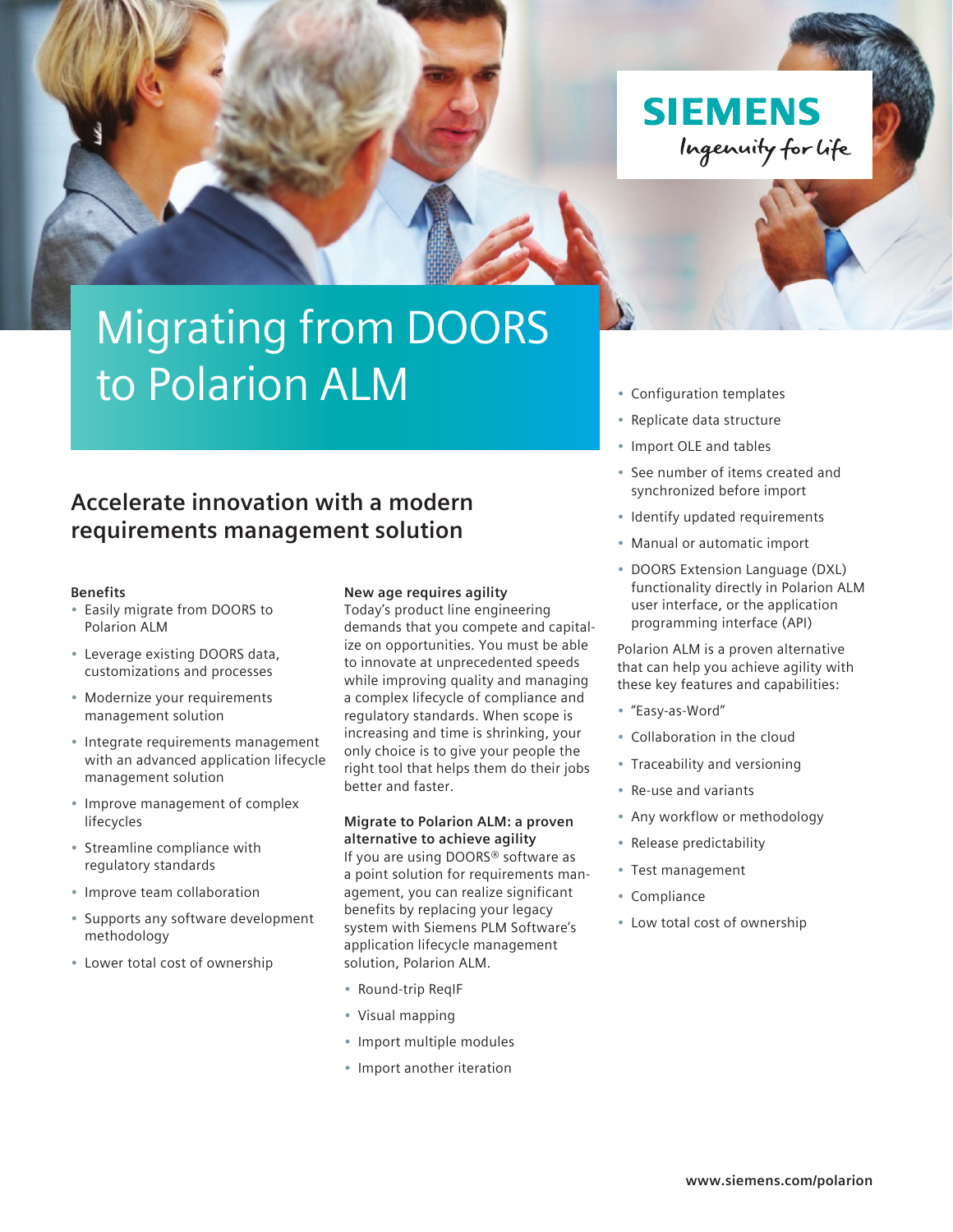## Migrating from DOORS to Polarion ALM

#### **Features**

- Migrates DOORS data with built-in ReqIF support
- Easy-to-use requirements management solution
- Extends requirements management processes
- Link and trace requirements to test and development items
- Supports full application lifecycle collaboration



#### **Easy as Word**

Siemens PLM Software's Polarion products chart new frontiers in state-of-the-art requirements management. Documentoriented domain experts and all of their collaborators can use familiar Microsoft® Word and Excel® to create and edit requirements. Import them easily to exclusive Polarion LiveDoc™ web documents, and collaborate online, or offline via our unique Polarion Round-trip for Word and Excel. Built-in support for Requirements Interchange Format (ReqIF) enables lossless requirements exchange with customers and suppliers.

#### **Collaboration in the cloud**

Team members can access the portal over your network or in the cloud. The browser-based platform ensures 24/7 project access for distributed teams anywhere. Live dashboards, reports, and activity streams deliver key information and metrics to stakeholders in real time. Access-controlled threaded commenting for every artifact and email change alerts accelerate cooperation while protecting quality. Polarion Round-trip for Word and Excel facilitates collaboration with external teams.

#### **Traceability and versioning**

Understand the "who, what, when and why" of all changes. Cross-project semantic linking and workflow controls ensure wide and deep traceability. Visually compare older document versions with newer ones and see the changes highlighted. Browse, search and report any historical state of your project just as with the current state.

#### **Re-use and variants**

Polarion LiveBranch and document re-use provide easy yet robust ways to manage commonalities in your product variants without copy/paste. Propagate changes in "master" specifications to branched specifications instantly or on demand.

#### **Support any workflow and methodology**

Polarion ALM provides workflow-driven change management for all work items in the application development process. Out-of-the-box project templates with preconfigured workflows automate your process, ensuring that no steps are ever missed or bypassed. Polarion ALM supports Agile/Lean, traditional, hybrid or custom environments, including Feature-Driven development (FDD), Extreme Programming (XP), Scrum, Rational Unified Process (RUP), Kanban and other methodologies.